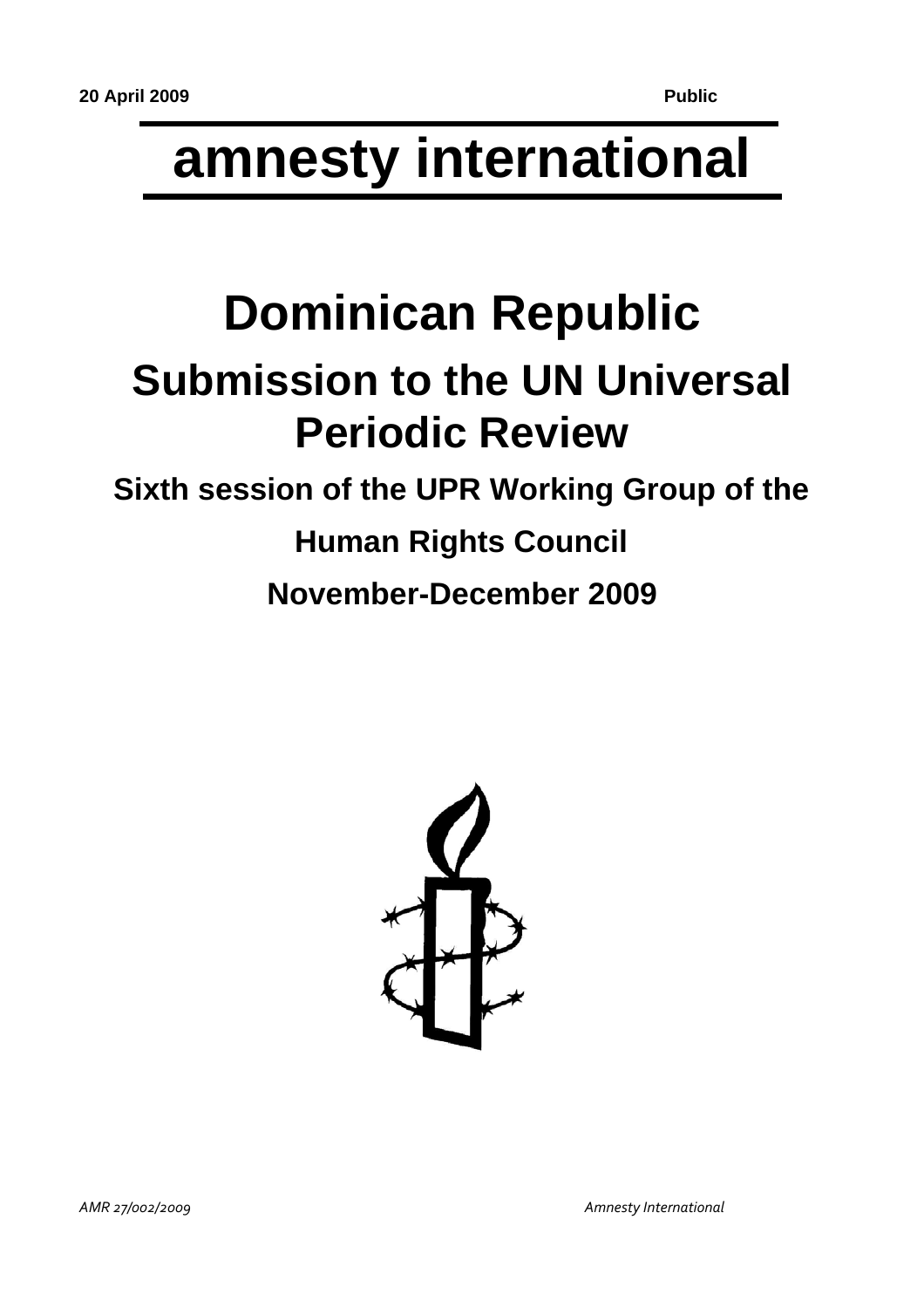#### **Executive summary**

In this submission, Amnesty International provides information under sections B, C and D as stipulated in the *General Guidelines for the Preparation of Information under the Universal Periodic Review:*[1](#page-1-0)

- In Section B, Amnesty International raises concerns over shortcomings of national legislation with regards to migrants' rights and sexual and reproductive rights.
- Section C highlights Amnesty International's concerns in relation to excessive use of force by the security forces, violence against women and girls, ill‐treatment of and discrimination against Haitian migrant workers, trafficking of persons, restrictions on rights to freedom of the press, housing rights, and the right to health in the context of HIV/AIDS.
- In section D, Amnesty International makes a number of recommendations for action by the government.

 $\overline{a}$ 

<span id="page-1-0"></span><sup>1</sup> Contained in Human Rights Council Decision 6/102, Follow‐up to Human Rights Council resolution 5/1, section I adopted 27 September 2007.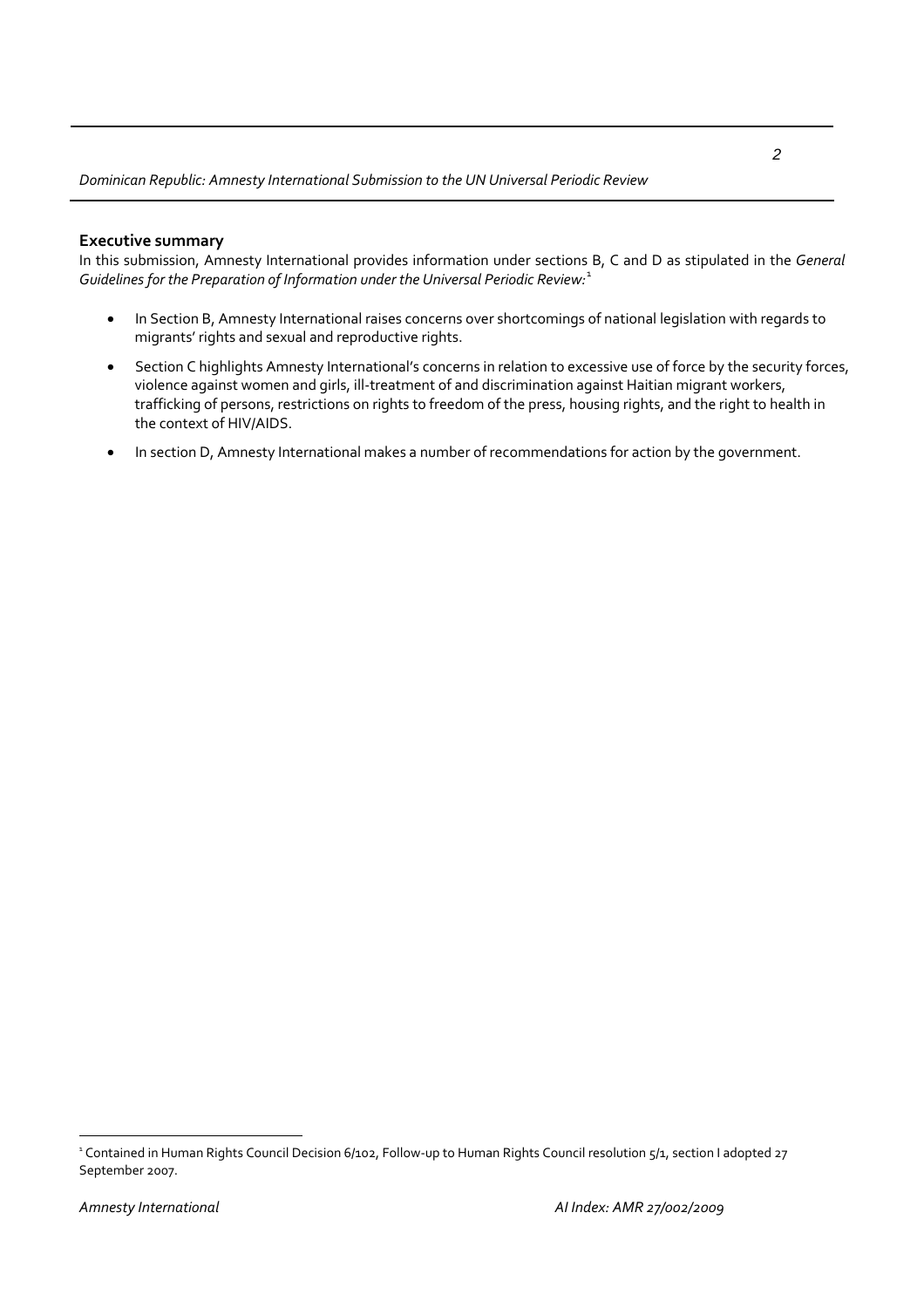### **Dominican Republic Amnesty International submission to the UN Universal Periodic Review**

### **Sixth session of the UPR Working Group, November‐December 2009**

#### **B. Normative and institutional framework of the State**

The constitutionality of the General Migration Law (*Ley General para las Migraciones, No. 285‐04*), approved in 2004, has been questioned both by Dominican human rights organizations and by the UN Independent Expert on minority issues who visited the country in October 2007 together with the UN Special Rapporteur on contemporary forms of racism, racial discrimination, xenophobia and related intolerance. The basis for their concerns are articles in the law which seek to limit the scope of Article 11 of the Constitution by defining all "non-residents" as persons "in transit", and to impose limitations on their right to Dominican nationality (Article 36, paragraph 10). The Independent Expert on minority issues wrote in her report:"As concluded by the Inter‐American Court of Human Rights, the "in transit" exception in the Constitution to the granting of citizenship based on *jus soli[2](#page-2-0)* cannot be interpreted to include illegal migrants and there is no requirement that legality is a precondition to exercising the right of nationality by birth".

By conflating the two categories – people in transit and non‐residents ‐‐ the new law has created considerable confusion. Moreover, some of its articles contain provisions which discriminate against migrant workers and their descendents. For example, Article 22 provides for the recognition of the civil rights of non-nationals living in the country – including migrant workers in a regular situation – *only* where their country of nationality accords similar recognition to Dominican nationals living there. The General Migration Law has not yet entered into force as the government has not yet drawn up rules of procedure for its implementation.

A proposed reform of the Constitution was put before Congress in September 2008 by President Leonel Fernández and is currently being examined by the Parliamentary Assembly for the Revision of the Constitution (*Asamblea Revisora)*. The proposal has alarmed civil society organizations working on behalf of Haitian migrants and Dominicans of Haitian descent because of the clause stating that Dominican nationality cannot be acquired by children born to parents residing "illegally" on Dominican soil. If adopted, this clause could be used to extend the parents' irregular status and subsequent lack of documentation to children born on Dominican soil.

In 2007, the administrative branch of the Central Electoral Board (*Junta Central Electoral* – JCE) issued "Circular 17", which instructs government officials to examine whether identity documents presented for renewal or registration had been wrongly issued in the past. Amnesty International is concerned that this provision could be used to deny Dominicans of Haitian descent access to official documentation and consequently deny them access to education, the right to vote, the formal job market and a state pension. Dominican NGOs have documented thousands of cases where parents have been unable to register their child's birth or renew their own identity documents. This includes not only Haitian migrants but also Dominicans of Haitian descent, many of whom are in possession of Dominican birth certificates, *cédulas* (identity cards obtained at age 18) and electoral identification documents, attesting their Dominican citizenship.

The proposed reform of the Constitution also includes a reference to the inviolability of the right to life "from conception to death". The Draft Penal Code, which is also currently being discussed, contains a provision specifically

 $\overline{a}$ 

<span id="page-2-0"></span><sup>&</sup>lt;sup>2</sup> Jus soli designates the principle, according to which a state lends its nationality to all children, who are born on its national territory.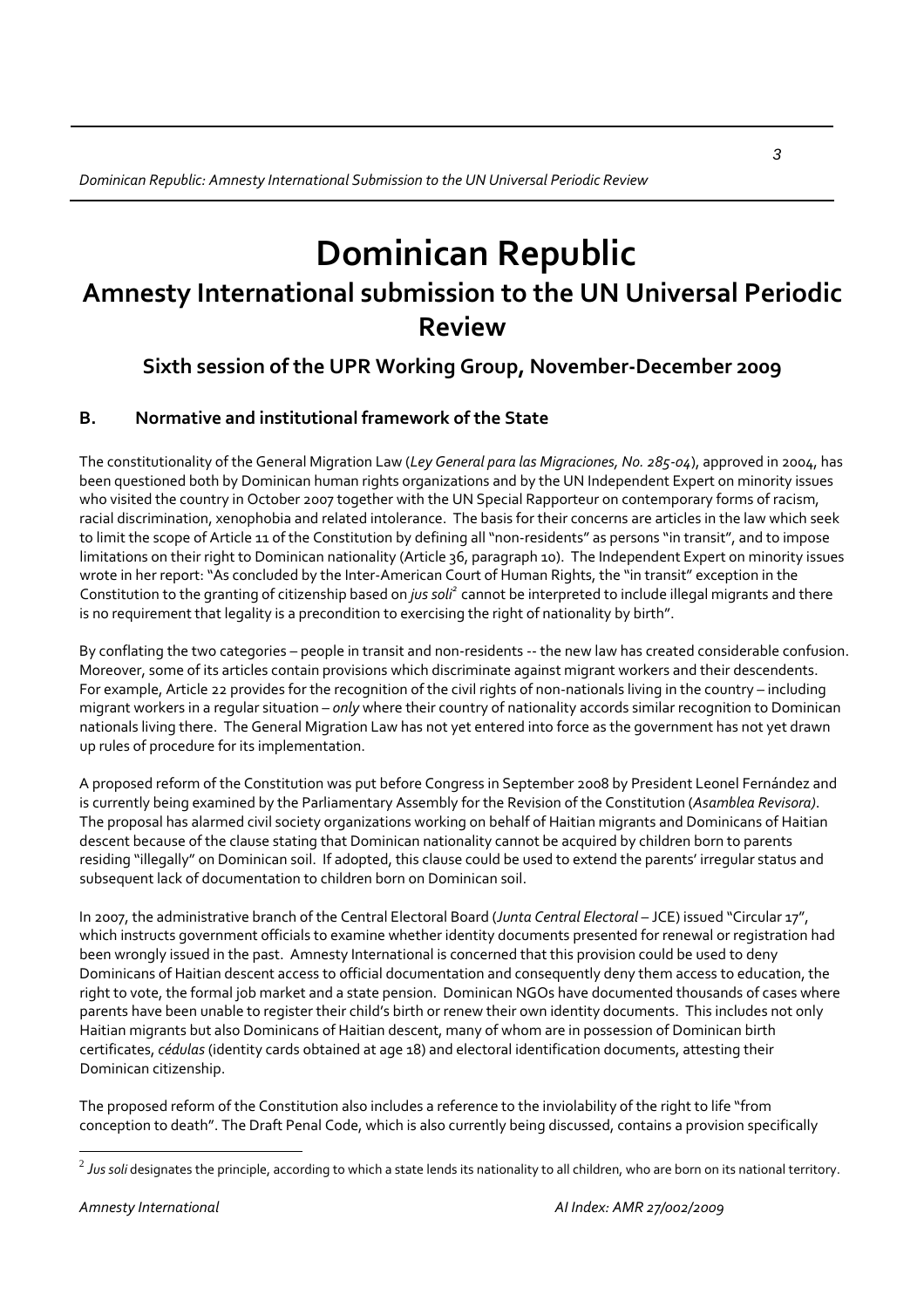providing for the imprisonment of women pregnant as a result of rape, incest or involuntary assisted fertilization who seek or cause their own termination of pregnancy. Amnesty International opposes laws which permit the imprisonment or imposition of any other criminal sanction on women or girls for seeking or having an abortion. Criminalisation of abortion means that women and girls are more likely to turn to unsafe methods of terminating a pregnancy and then fail to seek medical treatment for complications to avoid prosecution.

#### **C. Promotion and protection of human rights on the ground**

#### **Human rights violations by police and security forces**

Amnesty International is concerned by continued reports of fatal shootings by members of the security forces, some of which may amount to unlawful killings.

According to data from the Attorney General's Office quoted in the US Department of State 2008 Human Rights Report, 455 persons were killed by police officers in the course of duty in 2008, representing approximately 19 percent of all violent deaths and an increase of 32 percent over 2007.

According to a national NGO, the *Comision Nacional des Derechos Humanos*, more than 3,000 people have been killed by police in the last ten years. The official explanation frequently given for killings by the police is "exchange of fire" (*intercambios de disparos*) with armed criminal suspects. However, in many cases eyewitness testimony contradicts this version of events.

For example, on 30 December 2008, five men were killed by police officers during what was described by the police as an "exchange of fire" in the Mirador Sur Park in the capital Santo Domingo. However, the results of the autopsy revealed that four of the men had been in shot in the back. The police investigative commission recommended criminal prosecution of the nine officers involved in the incident, all of whom are currently held in preventive detention pending the outcome of investigation.

In another incident, on 28 March 2009, Nicolas Disla was walking along a busy street in the Cristo Rey district of Santo Domingo when he was ordered to stop by three police officers in a patrol car. Eyewitnesses report that although Nicolas Disla, who was unarmed, obeyed the order, one of the officers shot him twice in the legs. The officers then handcuffed him as he lay injured, and drove him away. Members of his family later that day learned that Nicolas had been admitted to the local hospital, but was pronounced dead on arrival. He had been shot in the stomach as well as in the legs. Two days later, one of the officers allegedly responsible for the killing, tried to shoot Nicolas' brother, Juan Carlos Disla, as he attended his funeral.

The military, in particular the Special Border Security Force (*Cuerpo Especializado de Seguridad Fronteriza ‐* CESFRONT*),* has been questioned by local and international human rights groups for excessive or unlawful use of force. On 9 July 2006, members of CESFRONT reportedly opened fire on a group of Haitian nationals as they tried to cross the border into the Dominican Republic near the town of Dajabón. One member of the group was allegedly shot in the back and subsequently died in hospital. In another case, in Dajabón along the river Masacre on the Dominican border, on 24 March 2008, a member of CESFRONT reportedly opened fire on a Haitian market seller with whom he was having an argument, injuring him in the arm. A Haitian woman who challenged the soldier's action was also shot by him and died shortly after. A year later, the officer implicated was transferred to another station, but no criminal investigation appears to have been initiated against him.

Amnesty International recognizes there have been some advances in recent years with regard to ending impunity for human rights violations committed by members of the security forces and welcomes the new Code of Criminal Procedure which places all human rights violations committed by members of the security forces under civilian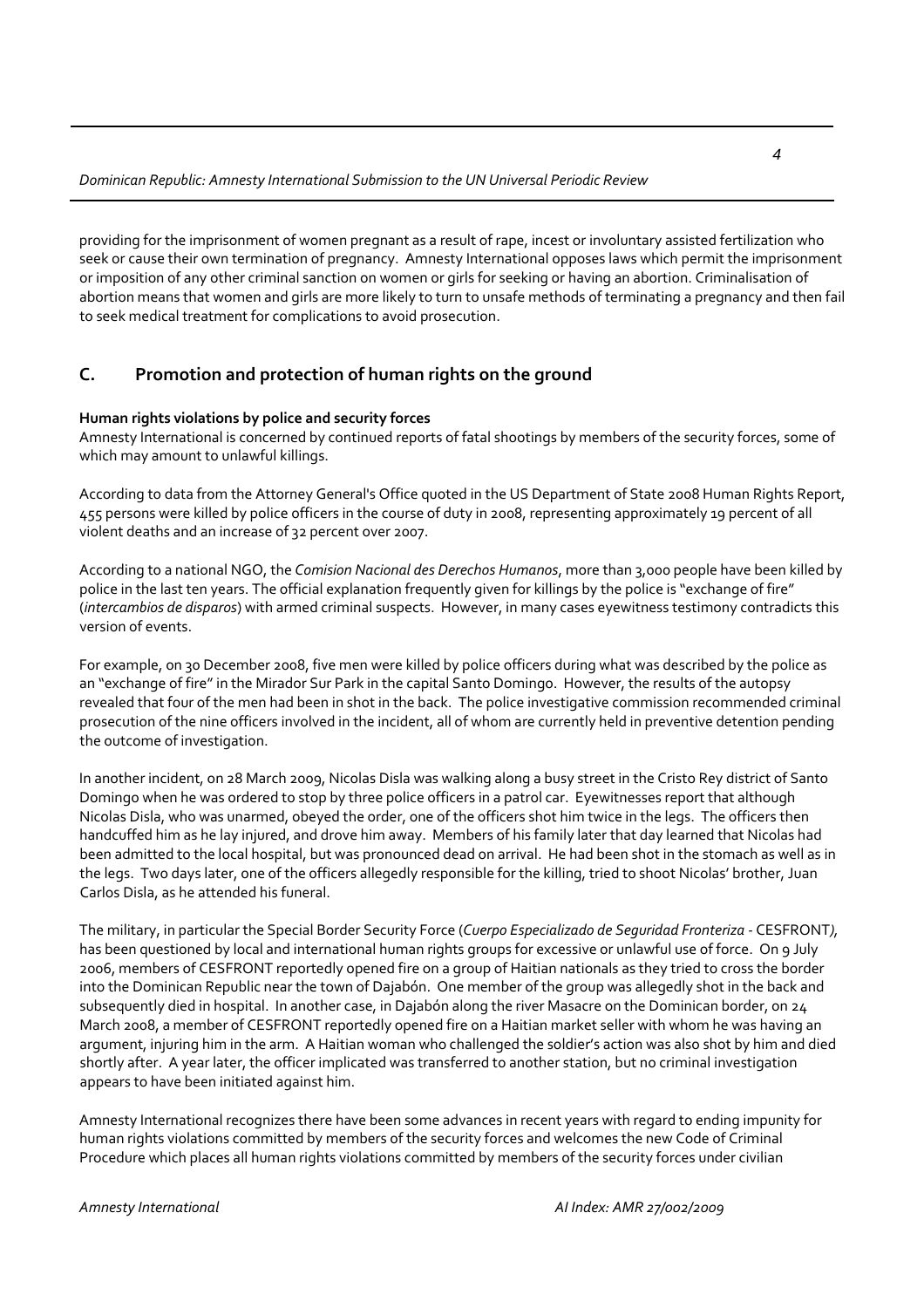jurisdiction. However, civil society organizations in the Dominican Republic have pointed to the lack of adequate coordination between public prosecutors and the police, which hinders investigations. The fact that investigations into police abuses are carried out by an internal police unit also hampers their effectiveness and independence.

#### **Violence against women and girls**

Amnesty International is concerned at the high incidence of violence against women in the Dominican Republic, including domestic violence and sexual assault, and the high number of killings of women in recent years. Inadequate access by victims of such violence to state institutions, such as the police, justice services and medical care are also of major concern.

According to statistics released by the National District Department for Violence against Women and Girls, during 2008, a daily average of 33 women and girls filed complaints of gender‐based violence in the National District (the capital region). According to a report published by the Spanish Center of Studies Reina Sofia, in 2003 the Dominican Republic ranked sixth in a list of forty countries for the prevalence per million women of women killed. Official sources quoted in the press reveal that between January 2005 and August 2008, a total of 673 women were killed by their partner or other relatives. This figure has led national parliamentarians, women's organizations and international development partners to express concern. A survey carried out by the Dominican Centre for Demographic Studies (CESDEM) found that 20% of all Dominican women and girls over 15 had suffered physical violence at some time in their life. The study also showed that one woman in ten had been raped.

Over the past 10 years, progress has been made on introducing new legislation to promote women's rights and on creating state institutions to provide assistance to victims of gender‐based violence, such as the Units for the Integrated Assistance for Victims of Violence against Women (*Unidad de Atención y Prevención de la Violencia de Género y Abuso Sexual*). However, concerns remain at the levels of impunity arising from state failure to effectively investigate complaints and punish perpetrators. A joint report entitled the "Critical Path of Dominican Women Survivors of Gender Violence", issued in June 2008 by several Dominican women's rights NGOs, found that the great majority of survivors of gender‐based violence are discriminated against by members of the judiciary and sixty per cent of victims abandon the legal process they have initiated. The report also pointed to a lack of judicial personnel to deal with the issue and to a lack of training and sensitivity in gender‐based violence.

In its concluding observations on the fifth periodic report by the Dominican Republic, the UN Committee on the Elimination of Discrimination against Women raised concerns about the use of reconciliation proceedings between the perpetrator and the victim during the pre-trial phase, "since the outcome could be detrimental to the victim".

Despite the passing in 2003 of Law 88‐03 regarding the Establishment of Halfway Houses and Shelters, there is, according to women's rights organizations, currently only one functional shelter in the Dominican Republic. Women at risk and their children are mostly forced to take refuge in the homes of family and friends. This makes them more easily located by their aggressor and increases risks to their safety.

#### **Discrimination against and ill‐treatment of Haitian migrant workers**

Amnesty International is concerned about the discrimination faced by Haitian migrants and Dominicans of Haitian descent. In a ruling by the Inter‐American Court of Human Rights (IACHR) in the case of *Yean and Bosico vs. the Dominican Republic,* in September 2005, the Dominican Republic was found to have violated the two children's right to nationality and to judicial personality, as well as the right to equal protection before the law. The government was required to pay a modest sum in compensation and to simplify the procedures and requirements for Dominican‐born Haitians to acquire Dominican nationality. However, in November 2007 the IACHR reported that so far the Dominican Republic had only complied with the compensation element of the judgment.

Since 2007, children born to undocumented migrants are recorded in a registry for foreigners. Amnesty International considers this measure discriminatory as it could hamper children of Haitian descent from exercising their right to Dominican nationality.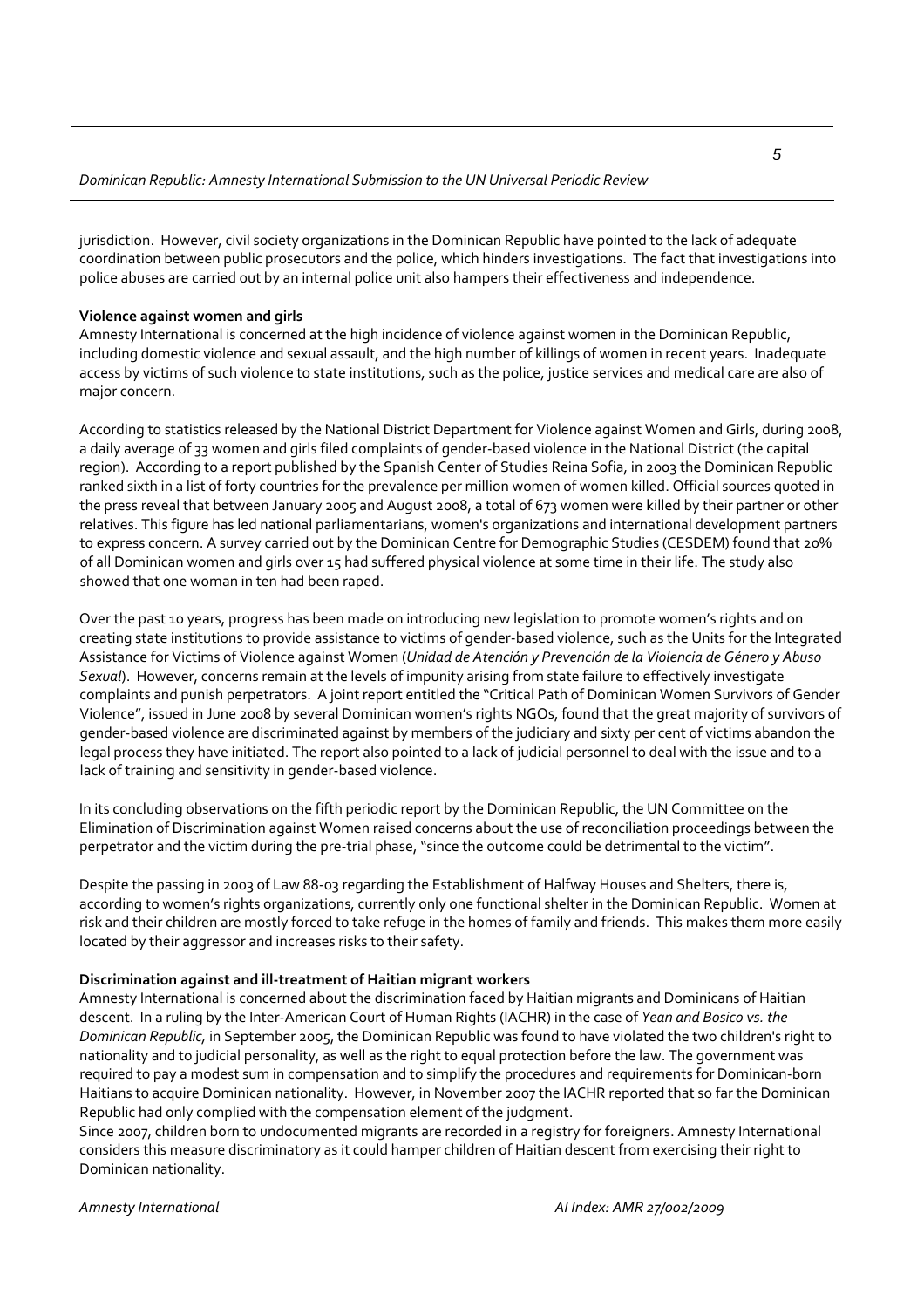Dominican NGOs working on migrants' rights issues have continuously denounced mass expulsions of Haitian migrants because those expelled have no recourse to appeal. Every year thousands of Haitians are deported arbitrarily. In June 2008, for example, the Director of CESFRONT stated that 400 people were expelled daily from the border towns of Jimaní and Dajabon. In May 2005, more than 3,000 Haitians and black Dominicans were forcibly expelled in three days. They were reportedly rounded up in the early hours of the morning, forced onto buses and left at the Haitian border. Many were unable to collect their belongings and some were allegedly separated from family members.

There have also been reports of Haitian migrants suffering ill-treatment, both physical and psychological, at the hands of migration officials and members of the security forces, including the CESFRONT, or being victims of extortion to be allowed to cross the border. For example, according to a civil society organization working on the Haitian‐Dominican border, the Haitian Migrants and Refugee Support Group (*Groupe d'Appui aux Repatriés et Refugiés* – GARR), on 7 April 2009, a group of 44 Haitian migrants were beaten up by Dominican security forces on board a bus by which they were being repatriated.

Amnesty International is also concerned at reports of lynching of Haitian migrants and Dominicans of Haitian descent in apparent reprisal for killings of Dominican citizens attributed to Haitians. In November 2008, in the municipalities of Neiba and Guayubín indiscriminate mob attacks against Haitians left at least two dead, several injured and numerous houses destroyed as members of both communities sought revenge for the murder of a Dominican allegedly by a Haitian.

#### **Trafficking of persons**

According to human rights organizations working on both sides of the border, 1,353 Haitian children were trafficked into the Dominican Republic during the first six months of 2008, and exploited for agricultural and domestic work, begging, street-vending and prostitution.

Trafficking of irregular migrants is also widespread and often takes place with the complicity of local state agents. In November 2007, a military unit of the Special Border Security Force based in Dajabón was replaced after local NGOs exposed their involvement in the ill-treatment of trafficked Haitian nationals and their acceptance of bribes in exchange for allowing irregular migrants into the country.

In January 2007, two civilians and two military officers were sentenced to 20 and 10 years' imprisonment, respectively, for their part in a trafficking ring whose operations led to the deaths by asphyxiation of 25 Haitian migrant workers in January 2006.

#### **Attacks on freedom of the press**

Intimidation and harassment of media workers by the authorities and private individuals are periodically reported, often in relation to journalists' investigations of corruption. In October 2008, the Dominican National Union of Press Workers announced that between January and September of that year 32 journalists had been physically attacked or threatened and 21 others had been subjected to spurious judicial proceedings in relation to their reporting.

On 7 August 2008, Normando García, a cameraman and producer with the local television station *Teleunión* was shot dead in Santiago when multiple gunshots were fired from a moving car. Prior to his killing, his car had been set on fire in an apparent arson attack and he had been receiving anonymous threats following the broadcast of various programmes investigating crime in the local area. The Special Rapporteur on freedom of expression of the Inter‐American Commission on Human Rights deplored his murder and called for a prompt and effective investigation. To date, the case remains unsolved.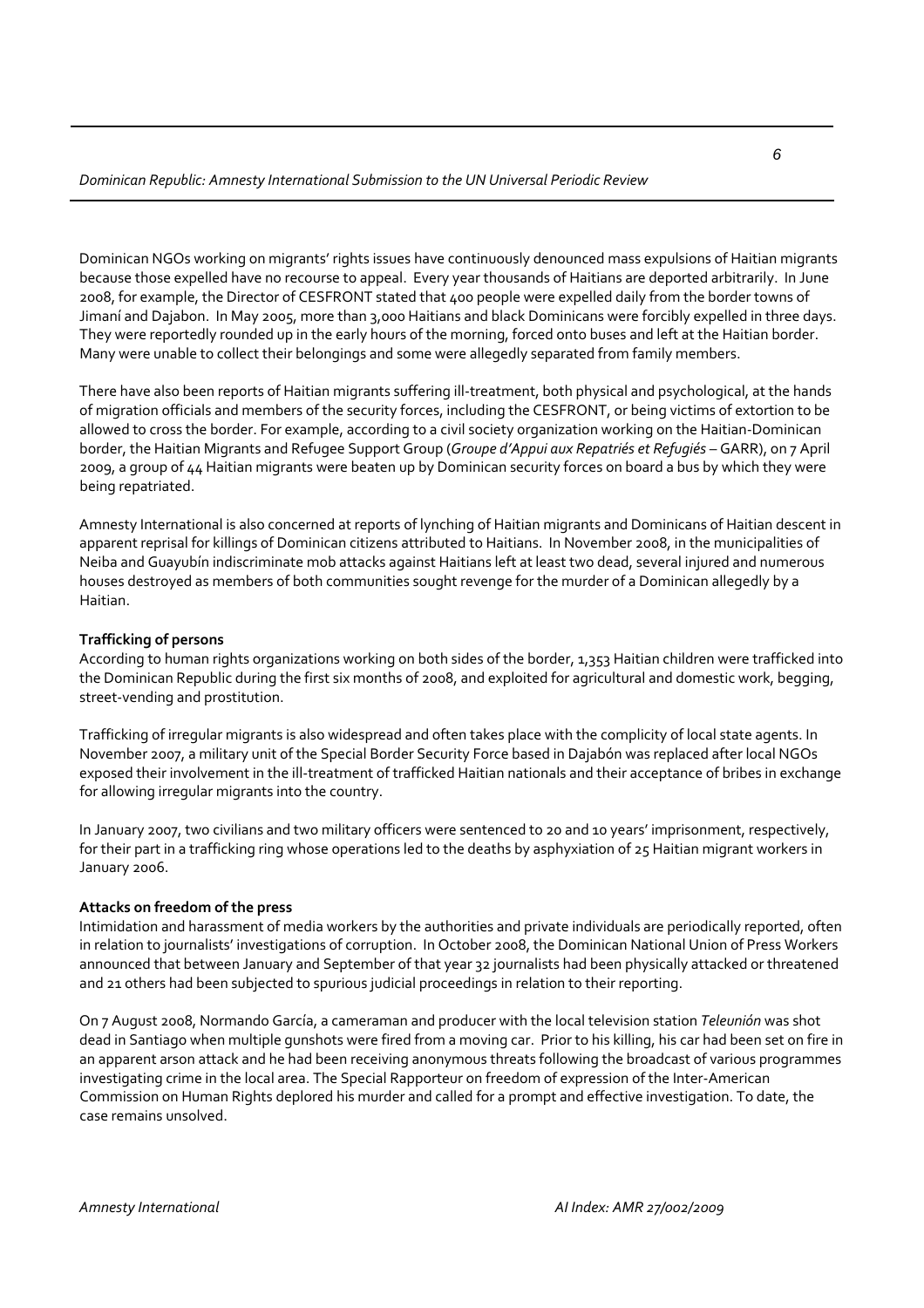#### **Forced evictions**

Amnesty International is alarmed by the high number of forced evictions carried out all over the country and especially in the National District and in Santo Domingo Province. Most of the evictions are executed without due process or consultation with the communities affected to make lands available for the construction of infrastructure, tourist estates or industrial complexes. The lack of deeds and security of tenure, which is estimated to affect more than 50% of the population (75% in Santo Domingo Province), are among the main arguments used by the authorities to justify forced evictions. A network of local NGOs, *Red de coordinación urbano popular por la defensa del territorio,* in 2008 reported that more than 50.000 families in the country face the threat of forced eviction either from the state or from individuals claiming the property of the lands.

In most cases, forced evictions are conducted by military personnel and/or police officers assisting bailiffs or private individuals. On several occasions, fatalities and injuries from gun shots have been reported during forced evictions. For example, on 9 September 2006, in the Boca Chica area of Los Altos de Chavón (Santo Domingo Province), a forced eviction took place under the supervision of an army colonel, accompanied by police officers, military personnel and a group of armed civilians wearing balaclavas, known as 'The Vultures'. They destroyed nearly 100 houses without a court order. During the incident, 27 evictees were wounded by gun shots. In another incident, in June 2007, police and military officers used pellets and tear gas to evict 75 families from public land in Villa Venecia de Pantojas, Santo Domingo Este. César Ureña, a community leader, was reportedly extrajudicially executed by military officers during the eviction. On 13 May 2008, the Finance Ministry's Department of National Assets (*Administración General de Bienes Nacionales*) gave a plot of land to the evicted families. However, just four days later the relocated families were forcibly evicted from that land by a contingent of police and military personnel. An 18 year old man was shot in the leg by the security forces and a 76 year old man died of asphyxiation caused by the use of tear gas during the eviction.

#### **Right to health in the context of HIV/AIDS**

Although the HIV/AIDS epidemic has stabilized in the Dominican Republic, Amnesty International remains concerned by the over‐dependence on external funding of the government's response to the disease. The HIV incidence among residents of *bateyes* (communities for sugar plantation workers) remains high and there are concerns that the Haitian migrant population and Dominico‐Haitians face obstacles in gaining access to treatment. There are reports of discrimination in the workplace against people living with HIV/AIDS, and in 2006 employees were reportedly being tested for HIV without their consent or as a condition of their employment. A study released in March 2009 by the Dominican Association for the Well‐being of the Family (*Instituto Probienestar de la Familia* ‐ Profamilia) revealed that assaults, verbal and physical threats and exclusion from family and work activities are among the most common forms of discrimination against persons living with HIV/AIDS.

#### **D. Recommendations for action by the State under review**

#### **Amnesty International calls on the government:**

*Human rights violations by police and security forces*

- To ensure that all reports of human rights violations by members of the security forces are fully and impartially investigated, and that those suspected of involvement in violations are suspended from active duty and brought to justice;
- To strengthen the coordination between the National Police and the Public Prosecutor's Offices to ensure investigations into human rights violations are conducted promptly, independently and impartially;
- To establish a fully independent oversight body to receive and investigate complaints of police misconduct and reports of human rights violations;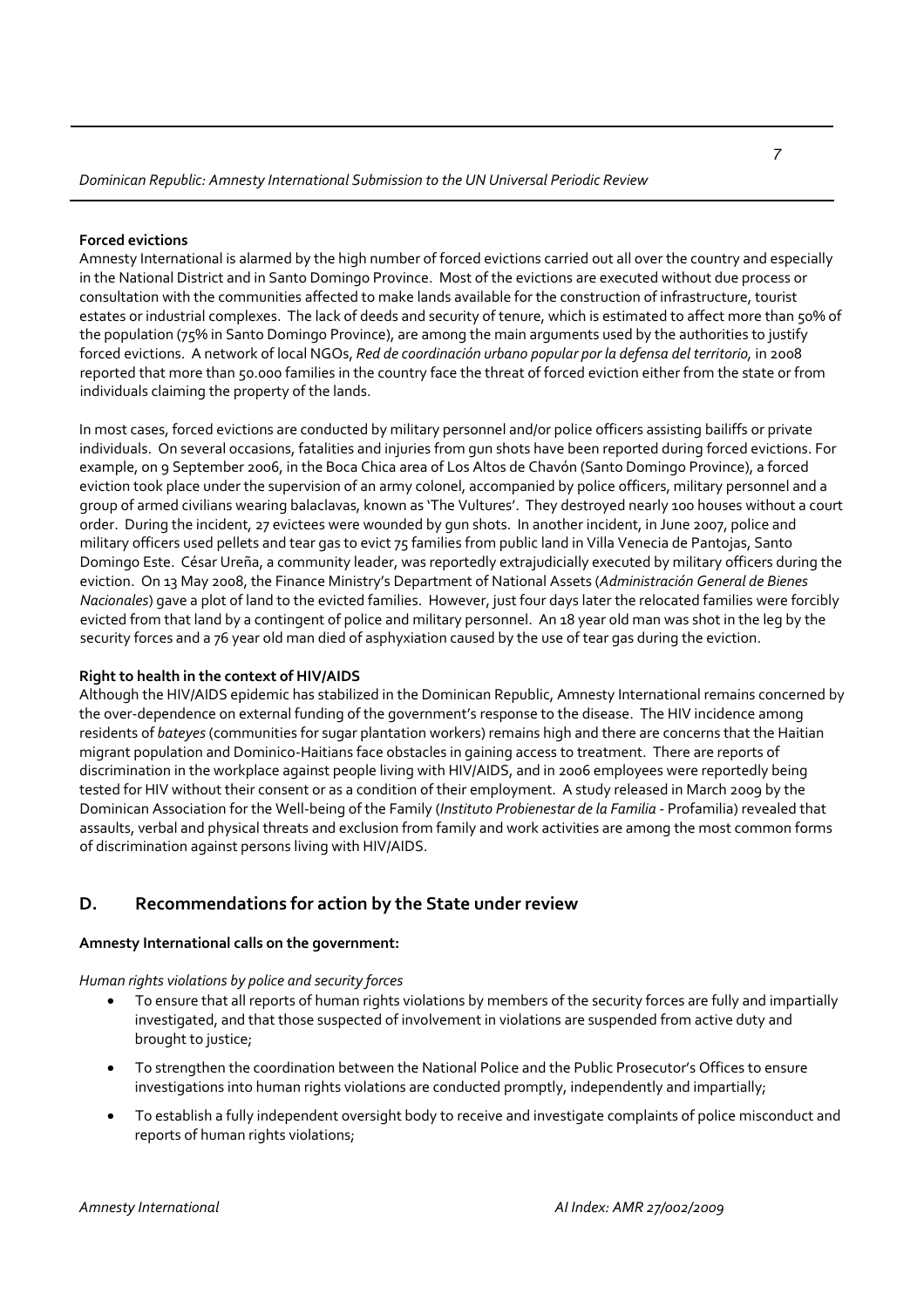#### *Dominican Republic: Amnesty International Submission to the UN Universal Periodic Review*

- To ensure that all police officers and other members of the security forces are trained in and follow at all times the provisions of the UN Code of Conduct for Law Enforcement Officials and the UN Basic Principles on the Use of Force and Firearms by Law Enforcement Officials;
- To ratify and implement the Convention against Torture and Other Cruel, Inhuman or Degrading Treatment or Punishment.

#### *Violence against women and girls*

- To establish Units for the Integrated Assistance for Victims of Violence against Women in each of the country's 32 provinces;
- To establish national coordination of policy from the Attorney General's Office with all public prosecutors' offices to ensure access to justice for women and girl victims of violence throughout the country;
- To ensure satisfactory prosecution of cases of gender-based violence, in particular by increasing the number of competent personnel in the Public Prosecutor's Office working to combat violence against women and girls;
- To fund and implement compulsory training programmes for officials including police, lawyers, judges, forensic and medical personnel, social workers, immigration officials and teachers – in how to identify cases of violence against women and girls both in the home and the community, how to deal with victims and ensure the safety of survivors, and how to effectively collect, safeguard, consider and present evidence;
- To ensure that women are not coerced or forced to enter into reconciliation proceedings and that such proceedings are not used as a substitute for the effective investigation of reports of violence against women and girls;
- To ensure that all relevant government departments collect and publish disaggregated data and statistics on violence against women and girls;
- To ensure the immediate establishment of a minimum of one shelter for each of the country's nine regions;
- To elaborate and implement a plan for the prevention of gender‐based violence, in conjunction with civil society;
- To ensure that women are not imprisoned or subjected to other criminal sanction for seeking or having an abortion;
- To take all necessary measures, including reform of the criminal law, to ensure that counseling, information and safe and legal abortion services are available, accessible, acceptable and of good quality, as part of comprehensive medical and psycho‐social care, for all women who require them in cases of unwanted pregnancy as a result of rape, sexual assault or incest, and pregnancy which poses a risk to the life or grave risk to the health of the woman.

#### *Discrimination against and ill‐treatment of Haitian migrant workers and their descendents*

- To fully comply with the judgment and findings of the Inter‐American Court of Human Rights in the case of *Yean and Bosico vs. the Dominican Republic*;
- To withdraw Circular 17 and introduce effective measures to stop discriminatory practices linked to granting citizenship and civil status registration, including identity documents;
- To ensure that any denial of a request to issue identity-related documents is recorded and accompanied by a full written explanation;
- To stop mass arbitrary expulsions and ensure that the human rights of migrant workers are respected in all deportation processes;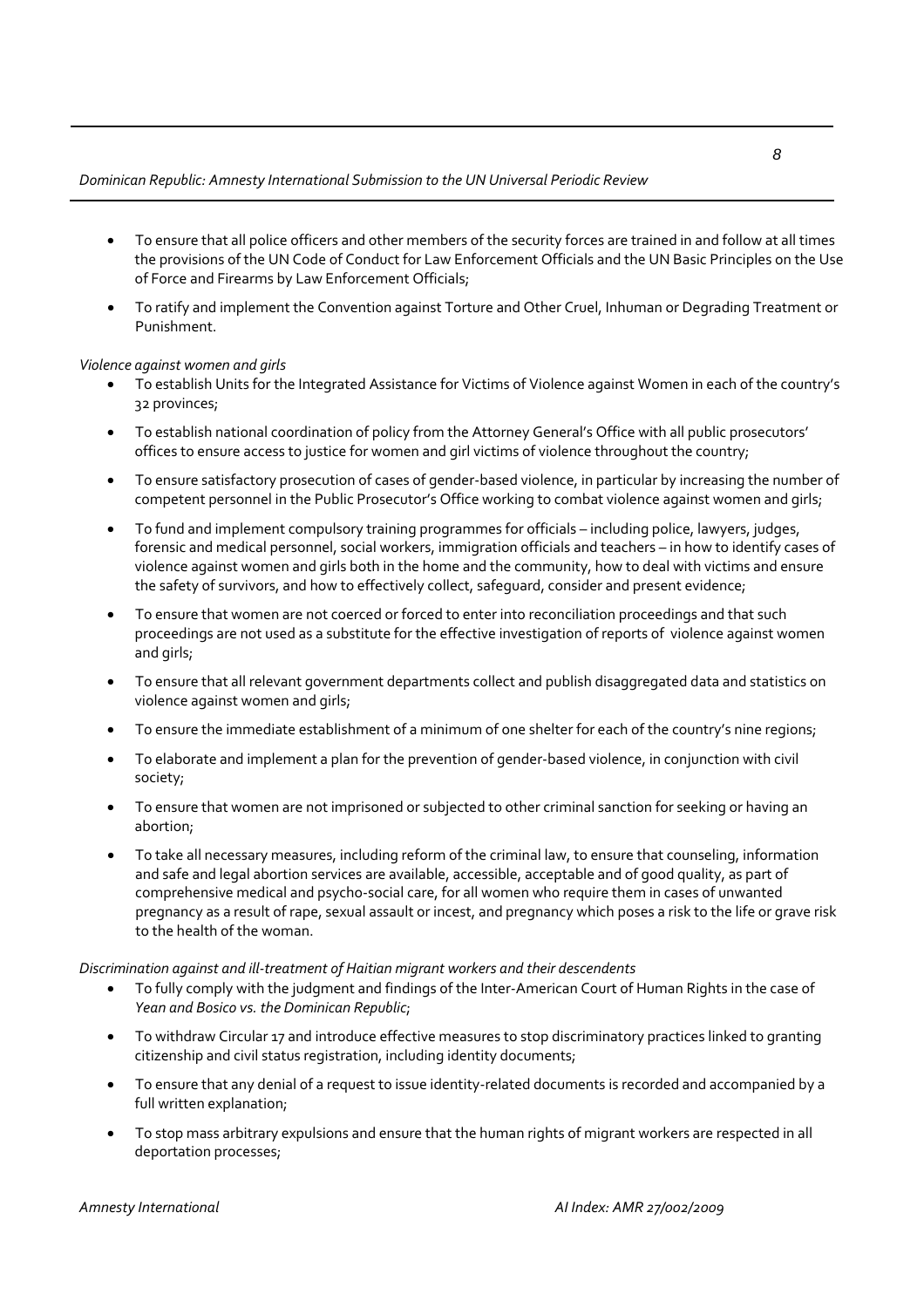#### *Dominican Republic: Amnesty International Submission to the UN Universal Periodic Review*

- To take effective measures to reduce the climate of racism and xenophobia against Haitians and Dominicans of Haitian descent in the Dominican Republic and put an end to mob violence against them;
- To implement migration policies that protect human rights, including by ratifying and implementing the International Convention on the Protection of the Rights of all Migrant Workers and Their Families;
- To ensure equal and non-discriminatory access for children to documentation and nationality, in particular for children of Haitian origin born on Dominican soil, and repeal any legal provision which perpetuates the lack of legal status of the parents.

#### *Trafficking in persons*

- To ensure effective implementation of Law No. 137‐03 prohibiting smuggling of migrants and trafficking of persons;
- To create a task force, with participation of civil society, to detect and investigate reports of trafficking;
- To prioritise actions aimed at detecting trafficking and exploitation of children.

#### *Attacks on freedom of the press*

- To ensure effective investigation of threats and intimidation aimed at journalists and ensure prosecution of those responsible for the killings of journalists;
- To reform national laws regulating criminal libel, slander, and defamation law so that only civil penalties may be applied in the case of offenses against public officials.

#### *Forced evictions*

- To adopt and implement all necessary legislative and policy measures to promote security of tenure, particularly for women and vulnerable groups, to reduce vulnerabilities, and to promote equal access to housing resources;
- To ensure that evictions only occur in exceptional circumstances and only after all possible alternatives have been fully exhausted;
- To ensure that evictions are carried out in accordance with guidelines, drawn up by the UN Special Rapporteur on Adequate Housing, on development-based evictions and displacements.<sup>[3](#page-8-0)</sup> In particular, to ensure that all potentially affected groups and persons have the right to relevant information, full consultation and participation throughout the process; to provide immediate compensation, resettlement and rehabilitation for those subject to evictions; and to ensure that all persons threatened with or subject to forced evictions have the right of access to timely remedy;
- To ensure that no one is subject to direct or indiscriminate attacks or other acts of violence, especially against women and children, and that those responsible for human rights violations during the process of evictions are brought to justice.

#### *Right to health in the context of HIV/AIDS*

- To develop strategies to combat stigma and social exclusion connected with the HIV/AIDS epidemic;
- <span id="page-8-0"></span>• To ensure adequate and equal access to health care and treatment for those living with HIV/AIDS.